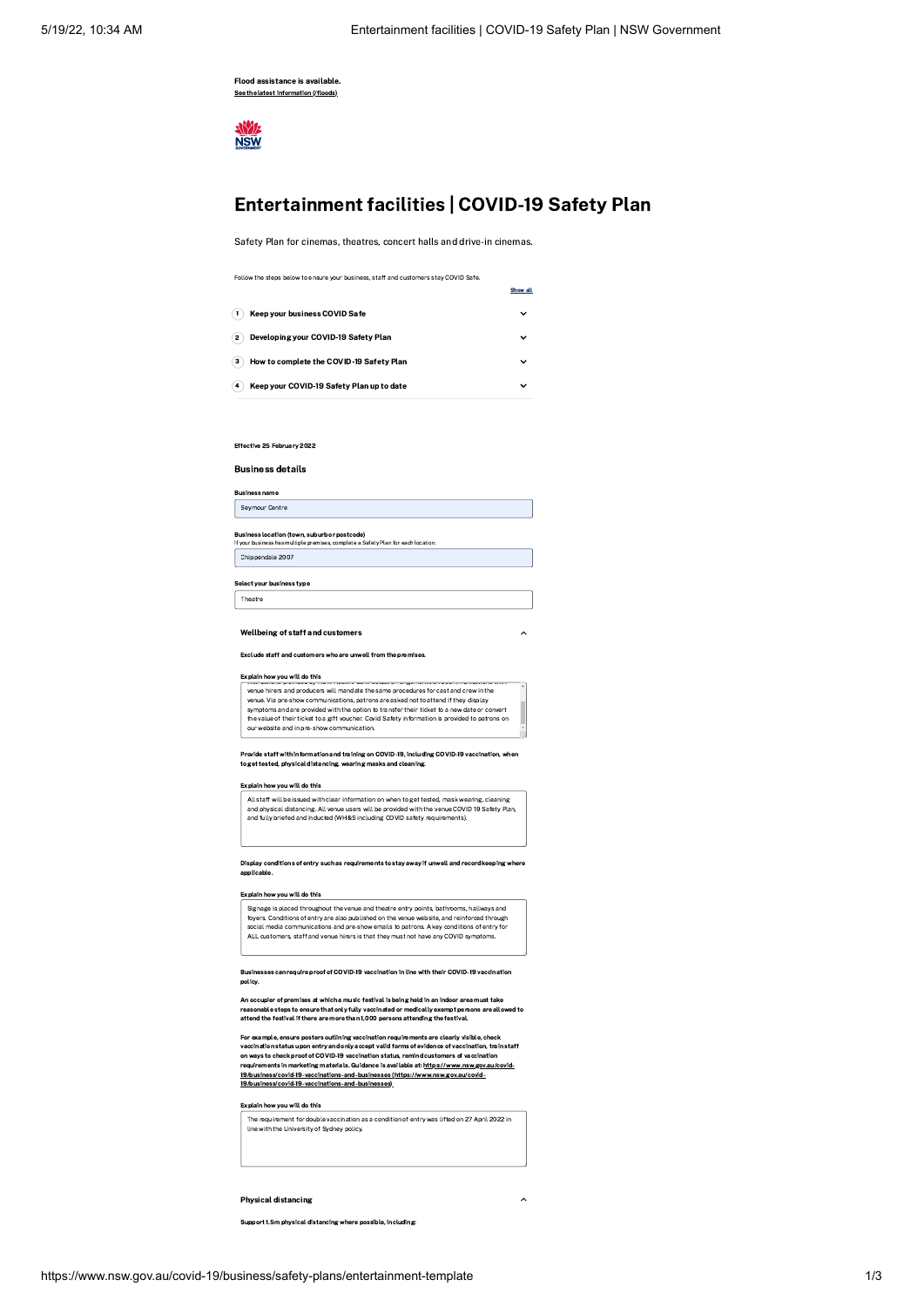- at points of mixing or queuing
- between seated groups
- between staff.

# Explain how you will do this

Social distancing markers are in place across the public areas of the venue. A COVID marshall<br>will be present during performances to ensure social distancing is facilitated where possible across the venue, particularly in high traffic areas. Front of house and back of house staff will also support the marshall to ensure social distancing is maintained where possible.

# Avoid congestion of people in specific areas where possible.

# Explain how you will do this (optional)

Roped balustrades will control public movement during intermission, directing patrons in a single direction to and from refreshment service areas. The COVID marshall and front of house staff will ensure all patrons adhere to the guidelines. Roped balustrades will control movement of cast and crew when a large attendance is expected back stage. A COVID marshall and back of house staff will be on hand to ensure all patrons adhere to the guidelines Pre purchasing of e tickets is encouraged to avoid queues at box office for

Have strategies in place to manage gatherings that may occur immediately outside the premises.

# Explain how you will do this

Front of house staff, supported by COVID marshall, will manage crowding in the courtyard<br>immediately outside the venue, as per above. Back of house staff will manage crowding<br>around stage door. Roped balustrades and a COVI attendance is expected at this entry point.

### Ventilation

Review the 'COVID-19 guidance on ventilation' available at https://www.nsw.gov.au/covid-[19/getting-back-to-work-a-covid-safe-way/ventilation-guidance](https://www.nsw.gov.au/covid-19/getting-back-to-work-a-covid-safe-way/ventilation-guidance) (https://www.nsw.gov.au/covid-19/getting-back-to-work-a-covid-safe-way/ventilation-guidance) and consider which measures re relevant to your premises before completing this COVID-19 Safety Plan.

# Explain how you will do this

Management team have reviewed COVID-19 ventilation guidelines and have developed procedures to manage ventilation, as outlined belo

### Use outdoor settings wherever possible.

# Explain how you will do this

Seymour's outdoor courtyard is small and also acts as an egress, and so will have limited use<br>for managing safety. However, seating is available in the courtyard to encourage some patrons<br>to consume food and beverage outdo

#### In indoor areas, increase natural ventilation by opening windows and doors where possible.

# Explain how you will do this

Weather allowing and where practical, some doors and windows in the venue can be left open in order to encourage airflow, in particular the large front doors into the foyer.

In indoor areas, increase mechanical ventilation where possible by optimising air conditioning or other system settings (such as by maximising the intake of outside air and reducing or avoiding recirculation of air).

### Explain how you will do this

High-grade mechanical ventilation systems ensure that the average intake of outside air meets<br>If not exceeds Australian standards within an entertainment facility. Each theatre has its own<br>plant room, ensuring the air is i

### Ensure mechanical ventilation systems are regularly maintained to optimise performance (for example through regular filter cleaning or filter changes).

# Explain how you will do this

The mechanical ventilation system is managed by experts via Central Operations Services,<br>University of Sydney and are on a regular maintenance schedule.

### Consider consulting relevant experts such as building owners or facility managers, ventilation engineers and industrial or occupational hygienists to optimise indoor ventilation.

### Explain how you will do this

As above. Experts via Central Operation Services, University of Sydney, have been consulted to  $\begin{bmatrix} \bullet & \bullet & \bullet \\ \bullet & \bullet & \bullet & \bullet \end{bmatrix}$ 

# Hygiene and cleaning

Face masks are encouraged in indoor settings where it is difficult to maintain physical distance from others.

Businesses can require workers and customers to wear face masks in line with their face mask policy.

Note: Face masks must be worn by workers and attendees at music festivals being held in an indoor area with more than 1,000 attendees, unless exempt.

Explain how you will do this